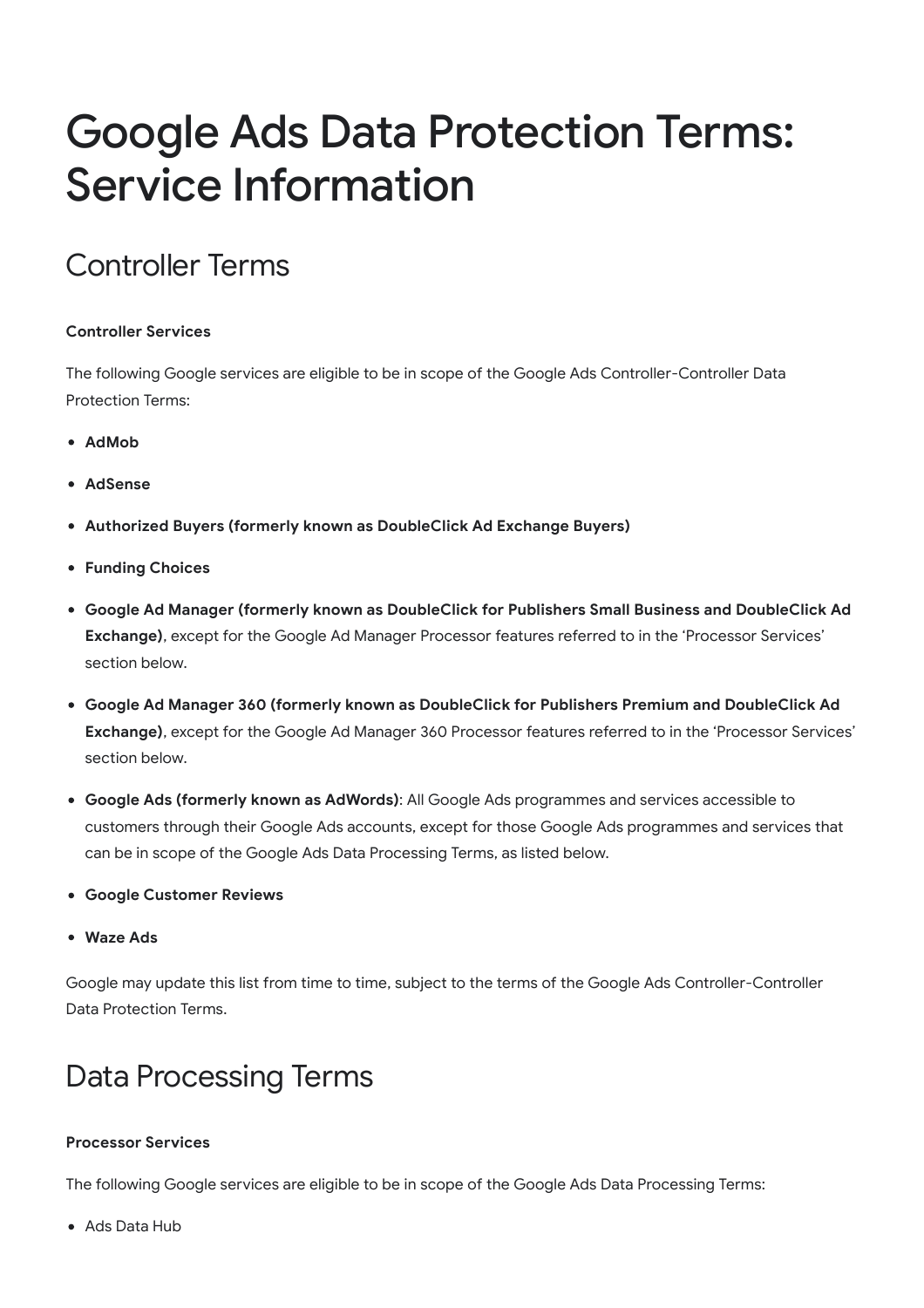- Audience Partner API (formerly known as DoubleClick Data Platform)
- Campaign Manager 360 (formerly known as Campaign Manager)
- Display & Video 360 (formerly known as DoubleClick Bid Manager)
- Enhanced Conversions
- [Google Ad Manager Processor features](https://support.google.com/admanager/answer/7666366#processor)
- [Google Ad Manager 360 Processor features](https://support.google.com/admanager/answer/7666366#processor)
- Google Ads Customer Match
- Google Ads Store sales (direct upload)
- Google Analytics
- Google Analytics 360
- Google Analytics for Firebase
- Google Data Studio
- Google Optimize
- Google Optimize 360
- Google Tag Manager
- Google Tag Manager 360
- Search Ads 360 (formerly known as DoubleClick Search)

Google may update this list from time to time, subject to the terms of the Google Ads Data Processing Terms.

#### **Types of personal data**

In relation to the Google Ads Data Processing Terms, Customer Personal Data may include the following types of personal data (as applicable, depending on the Processor Services provided under the Agreement).

| <b>Processor Service</b>                                                 | <b>Types of Personal Data</b>                                                                                                                      |
|--------------------------------------------------------------------------|----------------------------------------------------------------------------------------------------------------------------------------------------|
| Ads Data Hub                                                             | Online identifiers, including cookie identifiers, internet protocol<br>addresses and device identifiers; client identifiers                        |
| Audience Partner API<br>(formerly known as<br>DoubleClick Data Platform) | Online identifiers, including cookie identifiers and device identifiers                                                                            |
| Campaign Manager 360<br>(formerly known as<br>Campaign Manager)          | Online identifiers, including cookie identifiers, internet protocol<br>addresses and device identifiers; precise location data; client identifiers |
| Display & Video 360                                                      | Online identifiers, including cookie identifiers, internet protocol<br>addresses and device identifiers; precise location data; client identifiers |
| <b>Enhanced Conversions</b>                                              | Names, email addresses, phone numbers, addresses, client identifiers,<br>online identifiers, including internet protocol addresses                 |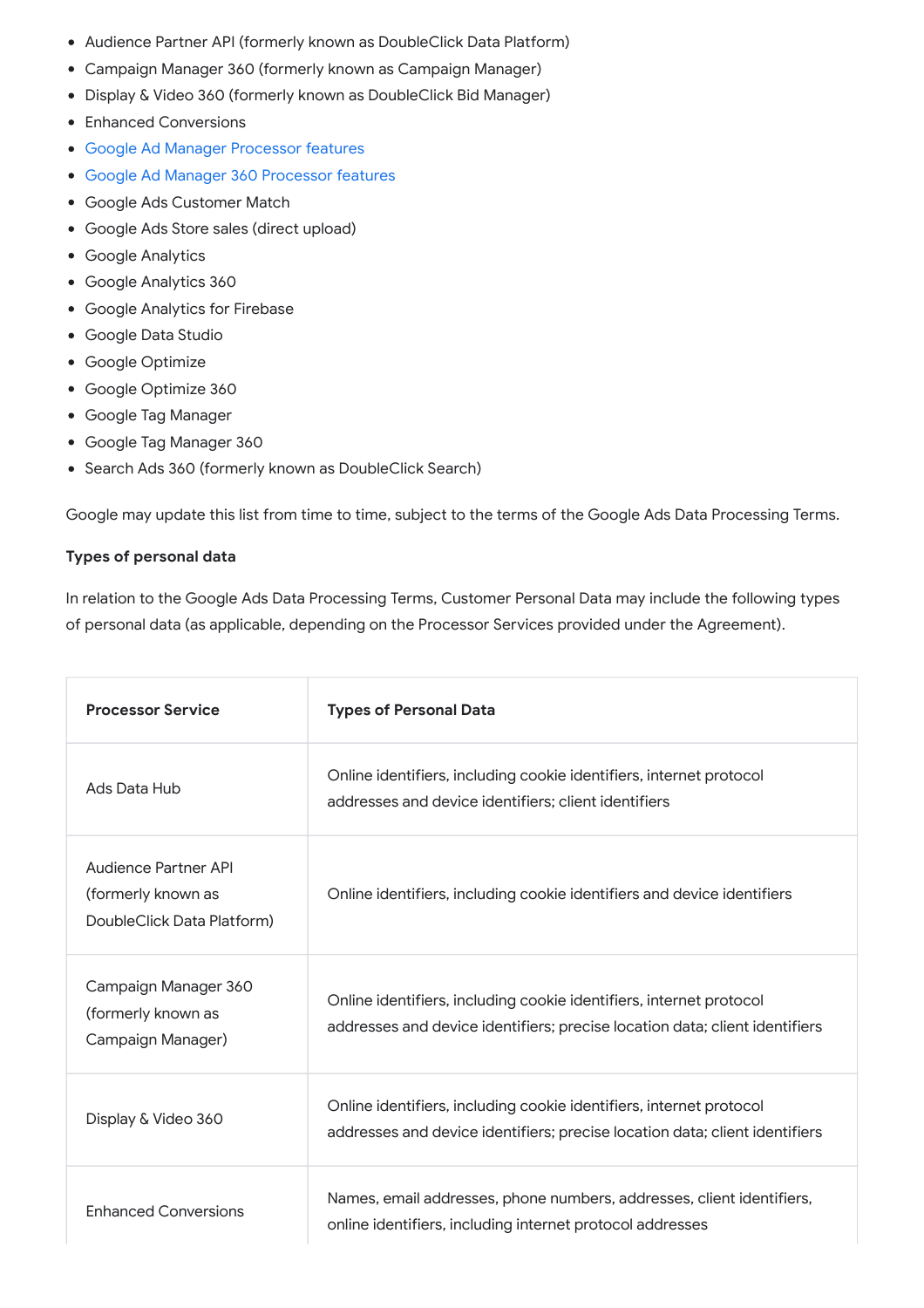| Google Ad Manager<br>Processor features     | Encrypted signals                                                                                                                                                             |
|---------------------------------------------|-------------------------------------------------------------------------------------------------------------------------------------------------------------------------------|
| Google Ad Manager 360<br>Processor features | <b>Encrypted signals</b>                                                                                                                                                      |
| Google Ads Customer Match                   | Names, email addresses, addresses and partner-provided identifiers                                                                                                            |
| Google Ads Store sales<br>(direct upload)   | Names, email addresses, phone numbers and addresses                                                                                                                           |
| Google Analytics                            | Online identifiers, including cookie identifiers, internet protocol<br>addresses and device identifiers; client identifiers                                                   |
| Google Analytics 360                        | Online identifiers, including cookie identifiers, internet protocol<br>addresses and device identifiers; client identifiers                                                   |
| Google Analytics for<br>Firebase            | Online identifiers, including cookie identifiers, internet protocol<br>addresses and device identifiers; client identifiers                                                   |
| Google Data Studio                          | Data relating to individuals provided to Google via the service by (or at<br>the direction of) Customer, including to create and collaborate on<br>reports, graphs and charts |
| Google Optimize                             | Online identifiers, including cookie identifiers and internet protocol<br>addresses; client identifiers                                                                       |
| Google Optimize 360                         | Online identifiers, including cookie identifiers and internet protocol<br>addresses; client identifiers                                                                       |
| Google Tag Manager                          | Online identifiers, including cookie identifiers and internet protocol<br>addresses                                                                                           |
| Google Tag Manager 360                      | Online identifiers, including cookie identifiers and internet protocol<br>addresses                                                                                           |
| Search Ads 360                              | Online identifiers, including cookie identifiers, internet protocol<br>addresses and device identifiers; client identifiers                                                   |